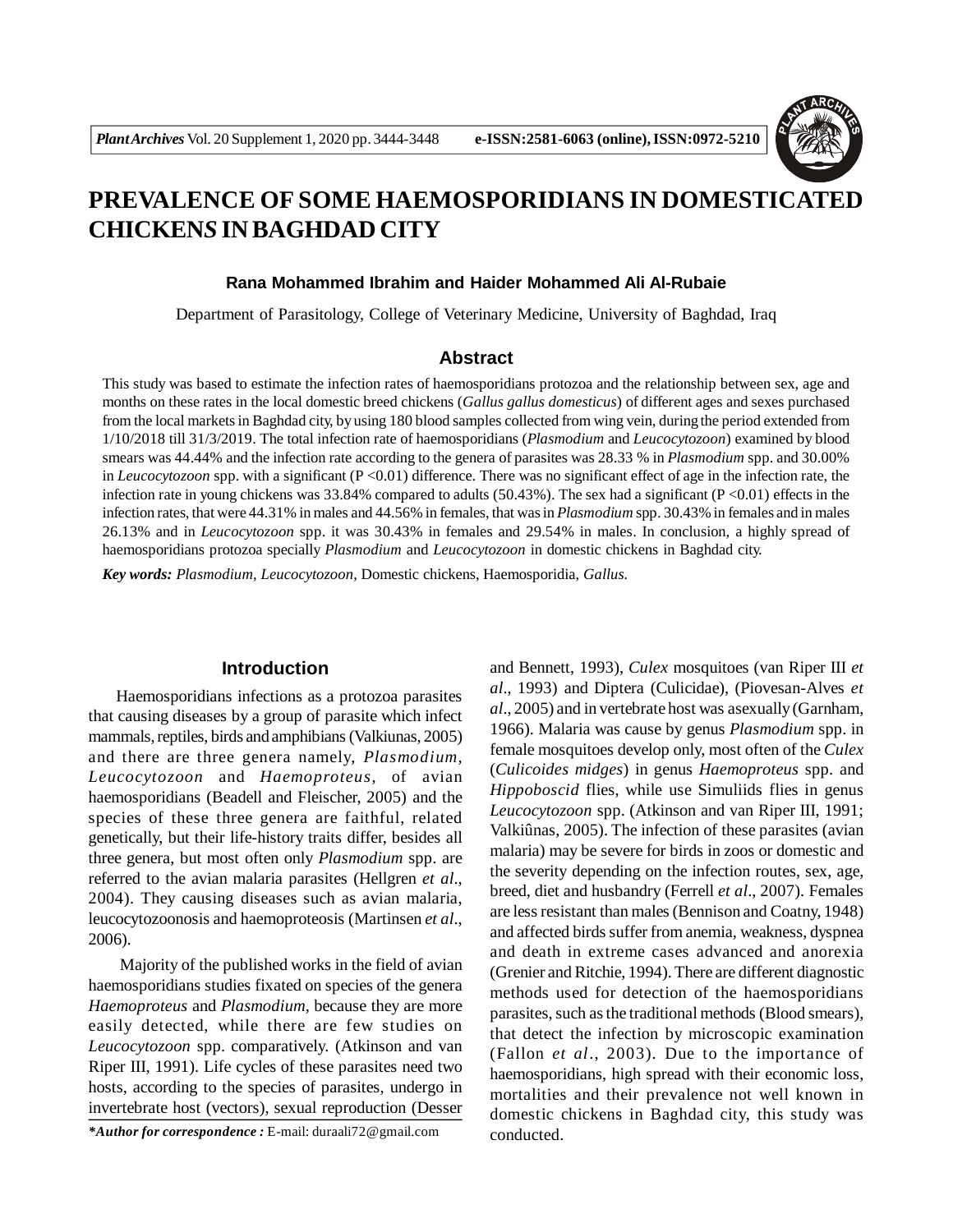# **Matrials and Methods**

#### **Area and period of the study**

The area of the study includes local markets of Baghdad Al Jadida, Abu-Ghurib and Al-Baia during the period from 1/10/2018 till 31/3/2019.

Animals of the study: One hunderd and eighty local breed chickens (*Gallus gallus domesticus*) males, females, young and adults were randomly purchased.

Blood samples collection: About 1-2 ml of wing blood were collected from each bird by a sterile syringe 5 ml (Al-Daraji *et al*., 2008), putted in EDTA (Ethylene diamine tetraacetic acid,  $K_2$ ) tubes, brought to the Laboratory of Parasitology/College of Veterinary Medicine/Univercity of Baghdad for prepeared a thin blood smears, air dried, absolute methanol fixed for 3-5 mintes and stained by Giemsa stain (10%) for 20-30 min. to identify haemosporidian parasites (Soulsby, 1982; Samour, 2008).

Statistical Analysis: Chi-square was used for determined the effects of epidemiological factors (age and sex) of the study at a significant  $(P< 0.05)$  difference level (Al-Mohammed *et al.*, 1986).

## **Results**

# **Infection rate of haemosporidians parasites in domestic chickens (***Gallus gallus domesticus***).**

The total infection rate of haemosporidians (*Plasmodium* spp*.* and *Leucocytozoon* spp*.*) in chickens (*Gallus gallus domesticus*) by Giemsa stain blood smears was 44.44% (80/180). (Table 1).

### **The infection rate of haemosporidians according to genus of parasite**

The infection rate according to genera of parasite 28.33 % (51/180) was recorded in *Plasmodium* spp. and 30.00% (54 /180) was found in *Leucocytozoon* spp. with

**Table 1:** Total infection rate of haemosporidians in chickens (*Gallus gallus domesticus*) by Giemsa stain.

| No. of sample examined |   | Positive   Percentage $(\% )$ |
|------------------------|---|-------------------------------|
| 180                    | ধ |                               |

**Table 2:** The infection rate of haemosporidians according to genus of parasite (*Plasmodium* spp. and *Leucocytozoon* spp*.*) in domestic chickens(*Gallus gallus domesticus*) by Giemsa stain.

| <b>Genera</b> of   | No. of sample | <b>Positive</b> | Percentage    |
|--------------------|---------------|-----------------|---------------|
| parasites          | examined      |                 | $\frac{9}{6}$ |
| Plasmodium spp.    | 180           | 51              | 28.33         |
| Leucocytozoon spp. |               | 54              |               |
|                    |               | $*50.18$        |               |

\*P<0.01

**Table 3:** The infection rate of haemosporidian in domestic chickens (*Gallus gallus domesticus*) according to age of by Giemsa stain.

| Age            | No. of sample<br>examined | <b>Positive</b> | Percentage<br>(%) |
|----------------|---------------------------|-----------------|-------------------|
| Young 6 months | 65                        |                 | 33.84             |
| Adult 6 months |                           | 58              | 50.43             |
|                |                           | $*2$            |                   |

\*Non significant ( $P \ge 0.05$ )

**Table 4:** The infection rate of haemosporidians in domestic chickens (*Gallus gallus domesticus*) according to sex by Giemsa stain.

| <b>Sex</b> | No. of sample examined   Positive   Percentage(%) |    |       |
|------------|---------------------------------------------------|----|-------|
| Males      | 88                                                | 39 | 44.31 |
| Females    |                                                   |    | 44.56 |
|            |                                                   |    |       |

\*Non significant  $(P_20.05)$ 

significant(P<0.01) difference. (Table 2).

# **The effect of age in the infection rate**

A higher infection rate 50.43% (58/115) was found in adult domestic chickens (*Gallus gallus domesticus*) more than 6 months, while the lower infection rate 33.84% (22/65) was recorded in young animals less than 6 months without significant ( $P \geq 0.05$ ) difference. (Table 3).

### **The effect of sex in infection rate**

A higher infection rate 44.56% (41/92) of haemosporidians was recorded in females, while the lower infection rate 44.31% (39/88) was found in males without significant  $(P \geq 0.05)$ difference. (Table 4).

# **The infection rate of haemosporidians according to the sex and genera of parasites**

A higher infection rate 30.43% (28/92) of *Plasmodium* sp. was found in females of domestic chickens (*Gallus*



**Fig. 1:** *Plasmodium* spp. in the red bloodcells of domestic chickens (*Gallus gallus domesticus*) stained by Giemsa stain (X100).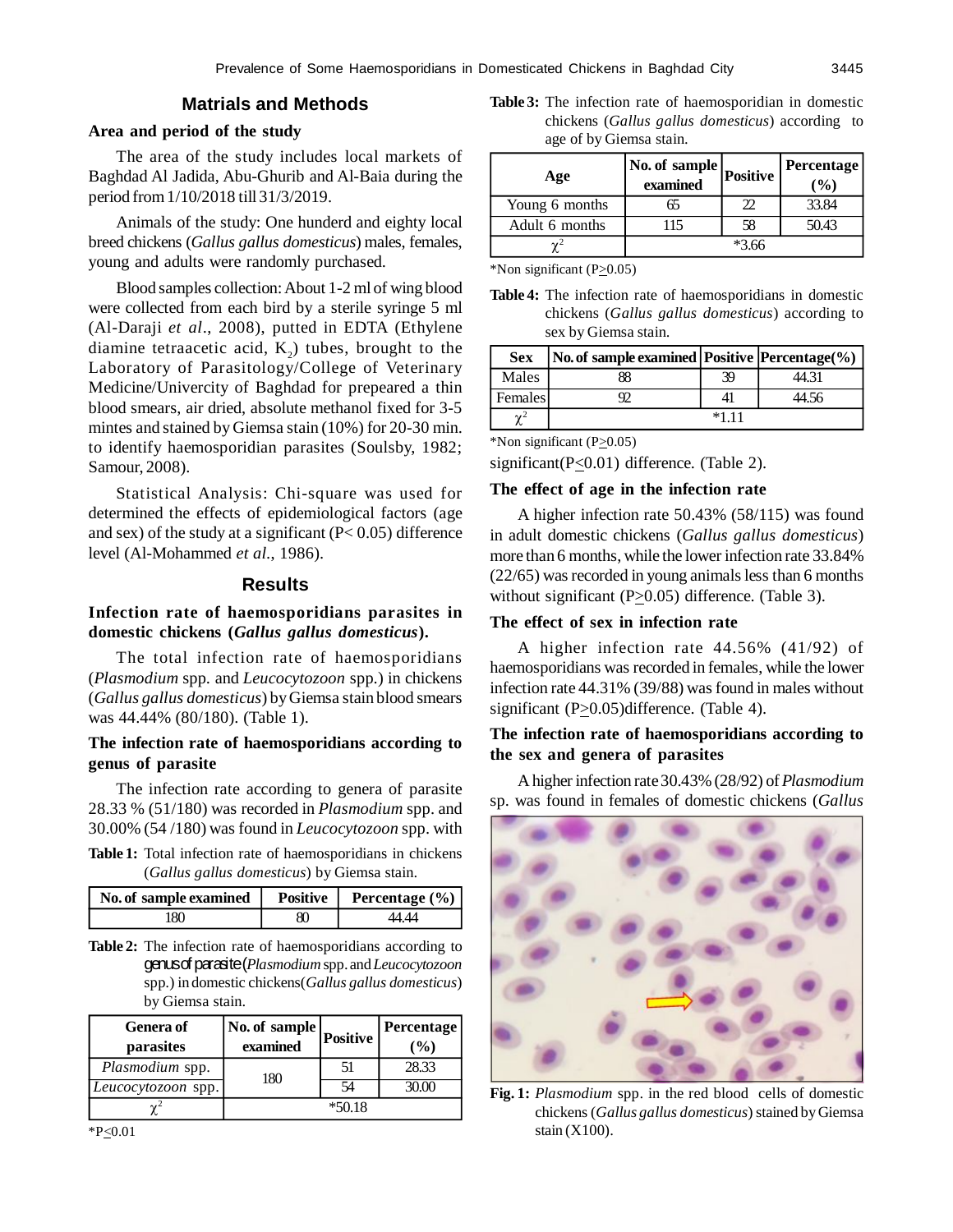

**Fig. 2:** *Leucocytozoon* spp. in blood of domestic chickens (*Gallus gallus domesticus*) stained by Giemsa stain (X100).

**Table 5:** The infection rate of haemosporidians (*Plasmodium* spp*.* and *Leucocytozoon* spp.) in domestic chickens (*Gallus gallus domesticus*) according to the sex by Giemsa stain.

| <b>Sex</b>     | No. of   |                 | Plasmodium sp.   Leucocytozoon sp. |
|----------------|----------|-----------------|------------------------------------|
|                | samples  | <b>Positive</b> | <b>Positive</b>                    |
|                | examined | $\frac{9}{6}$   | $($ %)                             |
| Males          | 88       | 23(26.13)       | 26(29.54)                          |
| Females        | 92       | 28(30.43)       | 28 (30.43)                         |
| $\mathbf{v}^2$ |          | $*3147$         |                                    |

\*  $P \le 0.01$ 

*gallus domesticus*) than males 26.13% (23/88), also in *Leucocytozoon* spp. a higher infection rate 30.43% (28/ 92) was recorded in females, while the lower infection rate 29.54% (26/88) was recorded in males with significant ( $P \le 0.01$ ) difference. (Table 5, Fig. 1, 2).

#### **Discussion**

The result of the present study were shown a higher infection rate of haemosporidians in domestic chicken (*Gallus gallus domesticus*) by *Plasmodium* and *Leucocytozoon* and they were showed higher infection rate in adult compared to the young chickens and in females than males. These results are differ than the results that recoded previously such as Zamaura-Vilchis *et al*., (2012) who were found 32.3% an infected with haemoparasites, 19.9%, *Haemoproteus* 6,2% *Leucocytozoon* and 1,74% *Plasmodium* is bird, Fernandez-Davila and Phalen, (2013) were found in birds 11,4% infected

with haemosporidians 51.1% *Leucocytozoon* and 31.4% *Haemoproteus* and 10.9% *Plasmodium*, that differences may be due to their biological habitat of these parasites which are heteroxenous parasite and need more than one obligatory host type in their life cycles, the intermediate hosts are vertebrates and the definitive hosts are dipteran insects, which transmit the infective stages between birds hosts (Atkinson and Van RiperIII, 1991; Valkiunas, 2005; Angrisano *et al.*, 2012 ) and the development process in vectors are essentially conserved in avian parasites (Garnham, 1966; McGhee *et al.*, 1988 ). On the same hand, these parasites were monitored by microscopic analysis of thin blood smears stained with Giemsa stain (Prunk-Nern *et al*., 2014), but it is not a reliable method, when it is performed by non-expert due to lake of training expertise as it requires special training and considerable expertise (Chen *et al.*, 2013; Razzak and Al-Haqban, 2015), in spit avian malaria has been detected by microscopic examination of blood smears (Greiner *et al*., 1975; Mcclure *et al.*, 1978; Peirce, 1981; Atkinson and Van Riper III, 1991) and the intensity of infection can be estimated for each host by using blood smears (Valkiunas, 1993; Richner *et al*., 1995; Rintamaki *et al*., 1998). In the same way, that differences may be related to the diversity of the vectors (*Culex, Aedes* and *Simulim*), which are abundant of river, lacks and/or to the specimens that were collected (Cohen, 1977) and with mentioned the phenomena of low grade parasitaemia. In addition, the abundance of rivers and lacks have a highly influence in the infection rates (Zahar, 1984), as well as the bodies of chickens were almost fully covered by feathers compared with mammals, that maybe shows a highly infection rate (Tanner, 1998; Snow *et al*., 1999). Haemoparasites infection mainly depend on an invertebrate vectors usually sucking insects to infect their avian host (Valkiunas, 2005), which are effects and influence the hosts habitat choice and the bird species are unable to develop a resistance to these parasites may have vectors and abundance increases the chances to infection (Atkinson *et al*., 1995, 2000; Woodworth *et al*., 2005). Also, to the migration allows areas increases the infection (Perez-Tris and Bensch, 2005; Perez-Tris *et al*., 2007). In conclusion,the haemosporidian parasites (*Plasmodium* spp. and *Leucocytozoon* spp.) are highly distributed in domesticated chickens (*Gallus gallus domesticus*) in Baghdad city.

#### **References**

- Al-Daraji, H.J., W.K. Al-Hayani and A.S. Al-Hassani (2008). Avian Hematology. College of Agriculture, University of Bagdad: 2-10.
- Al-Mohammed, N.T., K.M. Al-Rawi, M.A. Younis and W.K.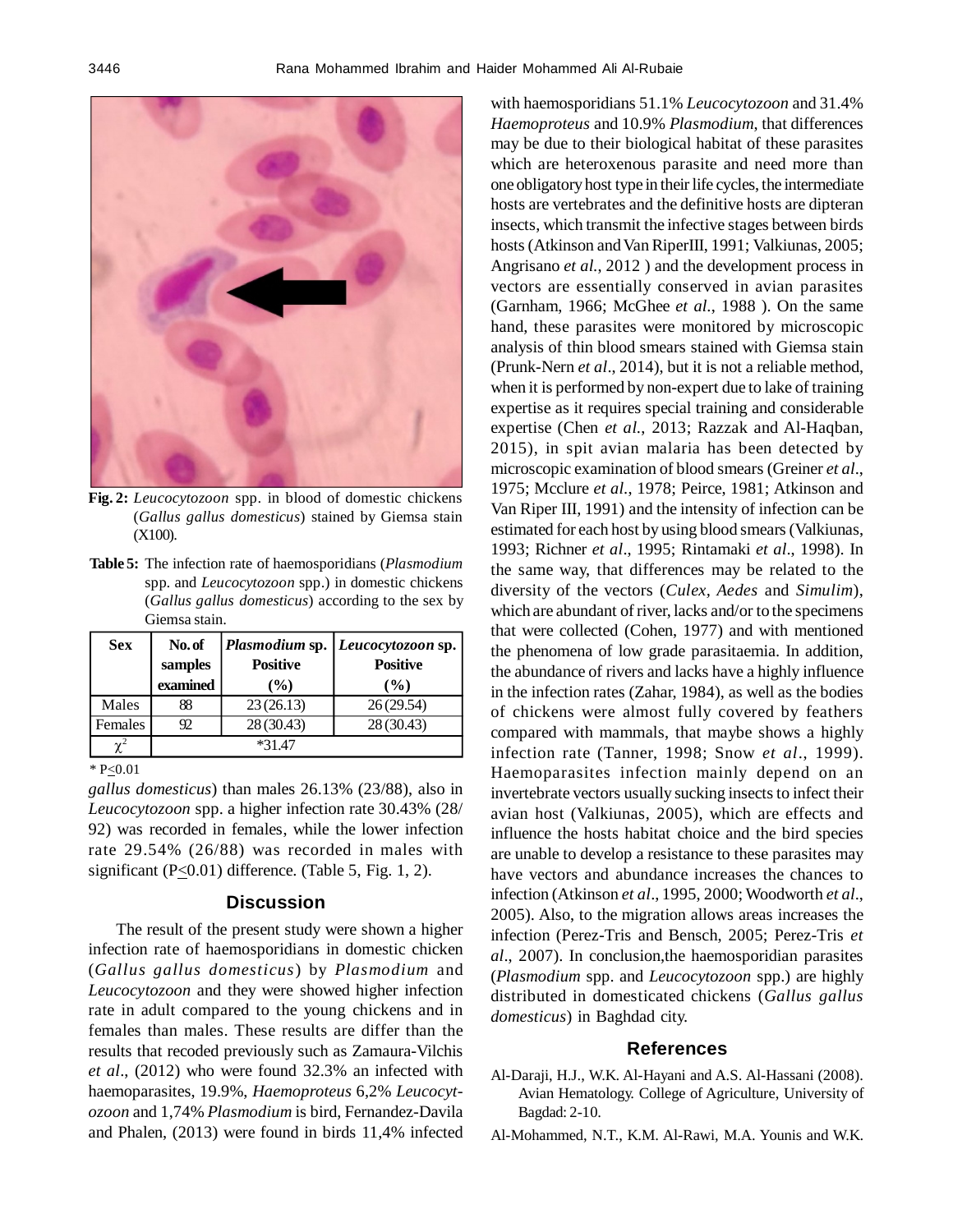Al-Morani (1986). Principles of Statistics. Press Baghdad University.

- Angrisano, F., Y.H. Tan, A. Sturm, G.I. McFadden and J. Baum (2012). Malaria parasite colonization of the mosquito midgut-placing the *Plasmodium* ookinete center stage. *Int. J. Parasitol*., **42:** 519-27.
- Atkinson, C.T. and C. van Riper III (1991). Pathogenicity and epizootiology of avian hematozoa: *Plasmodium*, *Leucocytozoon* and *Haemoproteus*. In: Ecology, evolution and behavior. Bird-parasite interactions. Loye, J. and Zuk, M. eds. Oxford University. Press, New York: 19-48.
- Atkinson, C.T., R.J. Dusek, K.L. Woods and W.M. Iko (2000). Pathogenicity of avian malaria in experimentally infected Hawaii Amakihi. *J. Wildl. Dis*., **36:** 197-204.
- Atkinson, C.T., K.L. Woods, R.J. Dusek, L.S. Sileo and W.M. Iko (1995). Wildlife disease and conservation in Hawaii: Pathogenicity of avian malaria *Plasmodium relictum* in experimentally infected *Iiwi Vestiaria coccinea*. *Parasitol*., **111:** S59-S69.
- Beadell, J. and R. Fleischer (2005). A restriction enzyme-based assay to distinguish between avian Haemosporidians*. J. Parasitol*., **91:** 683-685.
- Bennison, B.E. and G.R. Coatney (1948). The sex of the host as a factor in *Plasmodium gallinaceum* infections in young chicks. *Sci*., **107:** 147-148.
- Chen, T., C. Yong-Zhang, Wang, Q.U. Zhenshen, F. Wang and T.S. Mahmood (2013). Complex local phase based subjective surfaces (CLAPSS) and its application to DIC red blood cell image segmentation. *Neurocomputi*., **99:** 98.
- Cohen, S. (1977). "Mechanisms of Malaria Immunity'', Transaction of the Royal Society of Tropical Medicine and Hygeine,**71:** 283-286.
- Desser, S.S. and GF. Bennett (1993). The genera *Leucozytozoon*, *Haemoproteus* and *Hepatocystis*. in J.P. Kreier, ed. Parasitic protozoa. Vol. 7, 2nd ed. Acad. Press, San Diego, C.A. :273- 310.
- Fallon, S.M., R.E. Ricklefs, B.L. Swanson and E. Bermingham (2003). Detecting avian malaria: an improved polymerase chain reaction diagnosis. *J. Parasitol*., **89(5):** 1044-1047.
- Fernandez-Davila, M.A. and D. Phalen (2013). Haemosporidia and Australian wild birds. awhn @zoo nsw.gov. au: 1-9.
- Ferrell, S.T., K. Snowden, A.B. Marlar, M. Garner and N.P. Lung (2007). Fatal hemoprotozoal infections in multiple avian species in a zoological park. *J. Zoo. Wildlife Med*., **38:** 309- 316.
- Garnham, P.C. (1966). Malaria Parasites and other Haemosporidia. Oxford, Blackwell Scientific Publications. (cited by Valkiunas, G. (2005)).
- Greiner, E.C., G.F. Bennett, E.M. White and R.F. Coombs (1975). Distribution of the avian hematozoa of North America. *Can. J. Zool*., **53:** 1762-1787.
- Greiner, E.C. and B.W. Ritchie (1994). Parasites. In: Avian Medicine: Principles and Application. Ritchie, B.W.,

Harrsion, G.J. and Harrsion L., R. eds., Wingers Publishing, Lake Worth, FL: 1007-1029.

- Hellgren, O., J. Waldenstrom and S. Bensch (2004). A new PCR assay for simultaneous studies of *Leucocytozoon, Plasmodium* and *Haemoproteus* from avian blood. *J. Parasitol*., **90(4):** 797-802.
- Martinsen, E.S., S.L. Perkins and J.J. Schall (2008). A threegenome phylogeny of malaria parasites *Plasmodium* and closely related genera): Evolution of life-history traits and host switches. *Molecul. Phyloge. Evol*., **47:** 261-273.
- Mcclure, H.E., P. Poonswad, E.C. Greiner and M. Laird (1978). Haematozoa in the birds of Eastern and Southern Asia. Memorial University of Newfoundland, St. John's, Newfoundland, Canada.
- McGhee, R.B. (1988). Major animal models in malaria research: avian. In: Malaria: principles and practice of malariology. Wernsdorfer, W.H. and McGregor, I. (eds). Volume II. London: Church. Living: 1545-1567.
- Peirce, M.A. (1981). Distribution and host-parasite check-list of the haematozoa of birds in Western Europe. *J. Nat. Hist*., **15:** 419-458.
- Pérez-Tris, J. and S. Bensch ( 2005). Dispersal increases local transmission of avian malarial parasites. *Ecol. Letters.*, **8:** 838-845.
- Pérez-Tris, J., O. Hellgren, A. Križanauskiene, J. Waldesntröm, J. Secondi, C. Bonneaud, J. Fjeldsa, D. Hasselquist and S. Bensch (2007). Within-host speciation of malaria parasites. *PLos. ONE.*, **2:** e235.
- Piovesan -Alves, F., H.L.S. Gil, M.T. Marrelli, P.E.M. Ribolla, E.P. Camargo and L.H.P. Da Silva (2005). Asymptomatic carriers of *Plasmodium* spp. as infection source for malaria vector mosquitoes in the Brazilian. *Amazon J. Medi. Entomo*., **42(5):** 777-779.
- Prunk-Nern, M., S. Pattaradilokrat, K. Chumpolbanchorn, S. Pimnon, S. Narkpinit, P. Harnyu-ttanakorn, P. Buddhirakkul and T. Saiwichai (2014). Effects of artesunate treatment on *Plasmodium gallinaceum* transmission in the vectors *Aedes aegypti* and *Culex quinquefasciatus*. *Vet. Parasitol*., **207(1-2):** 161-165.
- Razzak, M.I. and I.B. AlHaqban (2015). Automatic detection of malarial parasite using microscopic blood images. *J. Med. Imag. Hlth. Inform*., **5:** 1-8.
- Richner, H., P. Christe and A. Oppliger (1995). Paternal investment affects prevalence of malaria. *Proc. Natl. Acad. Sci*., **92(4):** 1192-1194.
- Rintamäki, P.T., W. Ojanen, H. Pakkala and M. Tynjälä (1998). Blood parasites of migrating willow warblers *Phylloscopus trochilus* at a stopover site. *Can. J. Zool*., **76:** 984-988.
- Samour, J. (2008). Avian medicine. 2<sup>nd</sup> ed. Mosby. Elsev. London: 47-49.
- Snow, R.W., M. Craig, U. Deichmann and K. Marsh (1999). Estimating mortality, morbidity and disability due to malaria among Africa's non-pregnant population. *Bull. WHO*.,